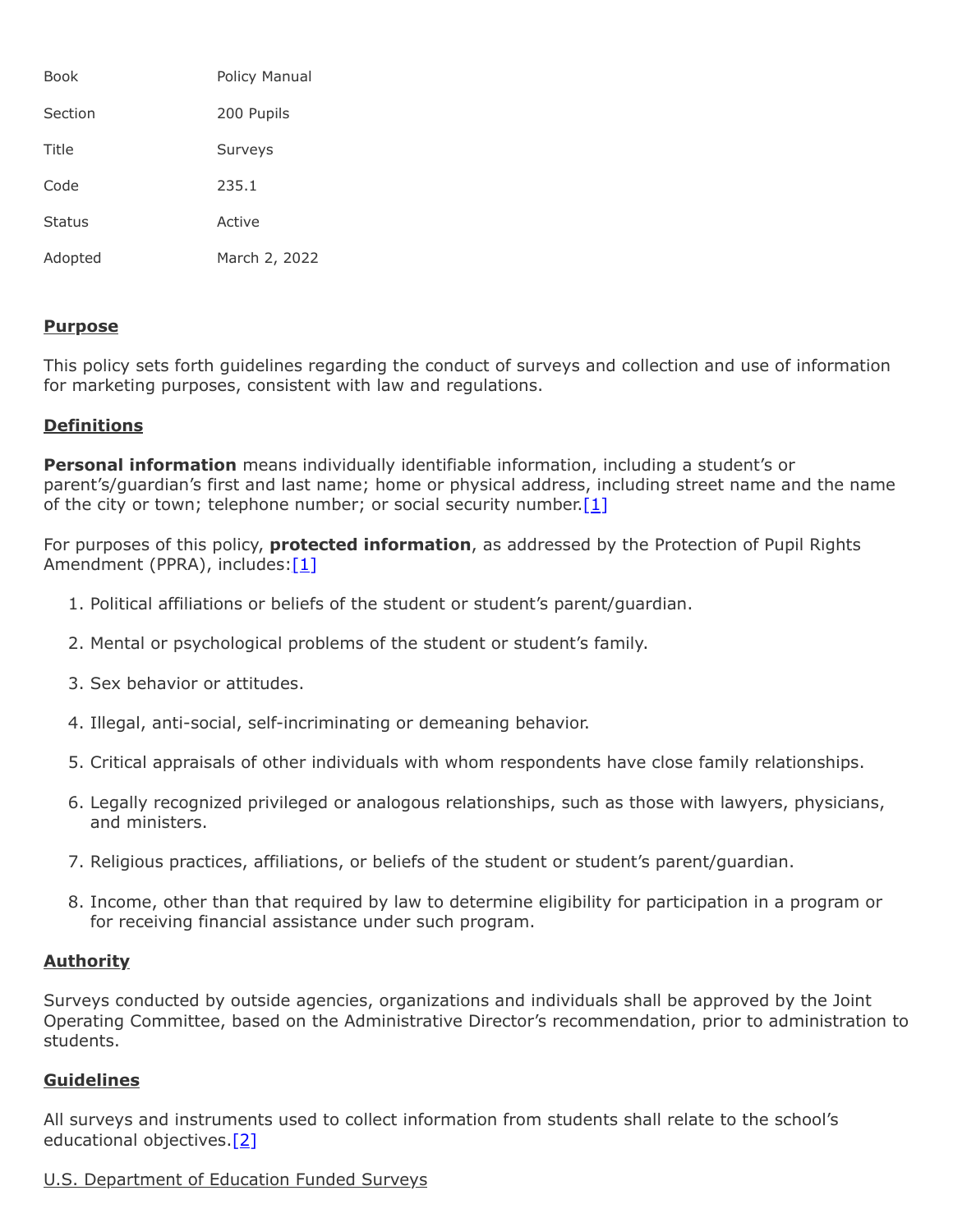No student shall be required, as part of any program funded in whole or in part by the U.S. Department of Education, to submit to a survey, analysis or evaluation that reveals protected information without written parental consent for students under eighteen (18) years of age or written consent of emancipated students or those over eighteen (18) years of age.<sup>[1]</sup>

All instructional materials, including teachers' manuals, films, tapes or other supplementary material, that will be used in connection with any survey, analysis or evaluation as part of any program funded in whole or in part by the U.S. Department of Education shall be made available for inspection by the parent(s)/quardian(s) of the student.  $[1][3]$ 

## Surveys Funded by Other Sources

Parents/Guardians shall be informed of the nature and scope of individual surveys and their relationship to the educational program of their child and the parent's/guardian's right to inspect, upon request, a survey created by a third party prior to administration or distribution to a student. Such requests shall be in writing and submitted to the building administrator.  $[2][1]$  $[2][1]$ 

Parents/Guardians shall be informed of their right to have their child excluded from any research studies or surveys conducted by entities other than a school entity without prior written consent.  $[4][2][1]$  $[4][2][1]$  $[4][2][1]$ 

#### Collection of Information for Marketing, Sales or Other Distribution Purposes

The school shall notify parents/guardians of any activities involving the collection, disclosure or use of personal information collected from students for the purpose of marketing or selling, or otherwise providing the information to others for that purpose. $[1]$ 

The parent/guardian has the right to inspect the instrument used in collection of personal information for the purpose of marketing or selling that information and opt the student out of participating in any activity that results in the collection, disclosure or use of personal information for purposes of marketing or selling that information. $[1]$ 

This provision does not apply to the collection, disclosure or use of personal information collected from students for the exclusive purpose of developing, evaluating or providing educational products or services for, or to, students or educational institutions, such as the following: recruiters, book clubs, curriculum and instructional materials used by schools, sale by students of products or services to raise funds for school-related or education-related activities, or student recognition programs. $[1]$ 

#### **Privacy**

The school shall implement procedures to protect student identity and privacy when a survey containing one or more of the items listed under protected information is administered or distributed to a student and in the event of the collection, disclosure or use of personal information for marketing, sales or other distribution purposes.[\[1\]](http://www.law.cornell.edu/uscode/text/20/1232h)

#### Student and Parent/Guardian Rights

Under federal law, the rights provided to parents/guardians under this policy transfer to the student when the student turns eighteen (18) years old or is an emancipated minor. These rights do not transfer under state law; therefore, parents/guardians retain their rights to receive notice and to inspect.[\[4\]](http://pacodeandbulletin.gov/Display/pacode?file=/secure/pacode/data/022/chapter4/s4.4.html&d=reduce)[\[2\]](http://pacodeandbulletin.gov/Display/pacode?file=/secure/pacode/data/022/chapter12/s12.41.html&d=reduce)  $[1]$ 

## **Delegation of Responsibility**

The Administrative Director or designee shall notify parents/guardians and students of: $[1]$